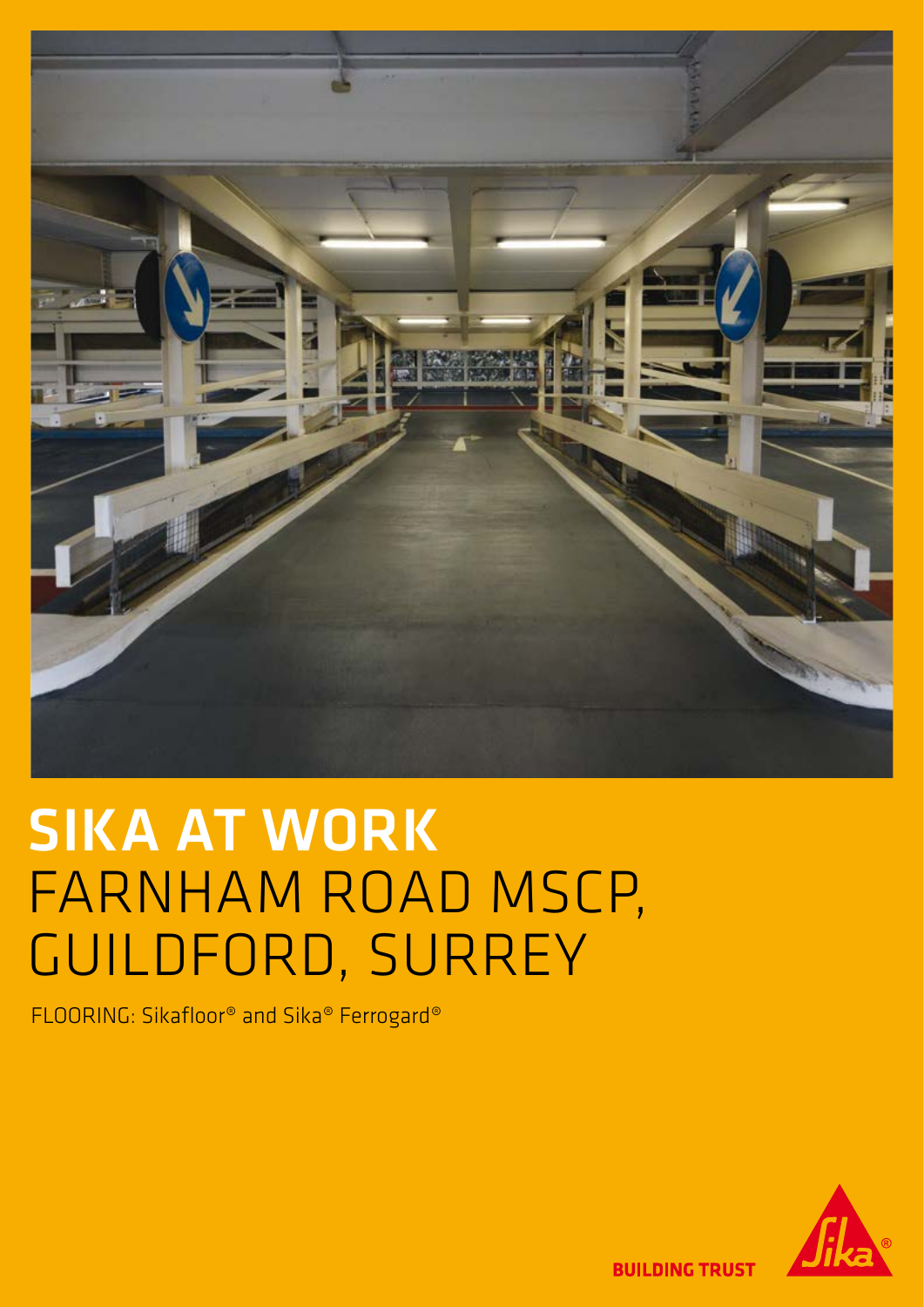## FARNHAM ROAD MSCP, GUILDFORD, SURREY

GI<sup>'</sup>

⊕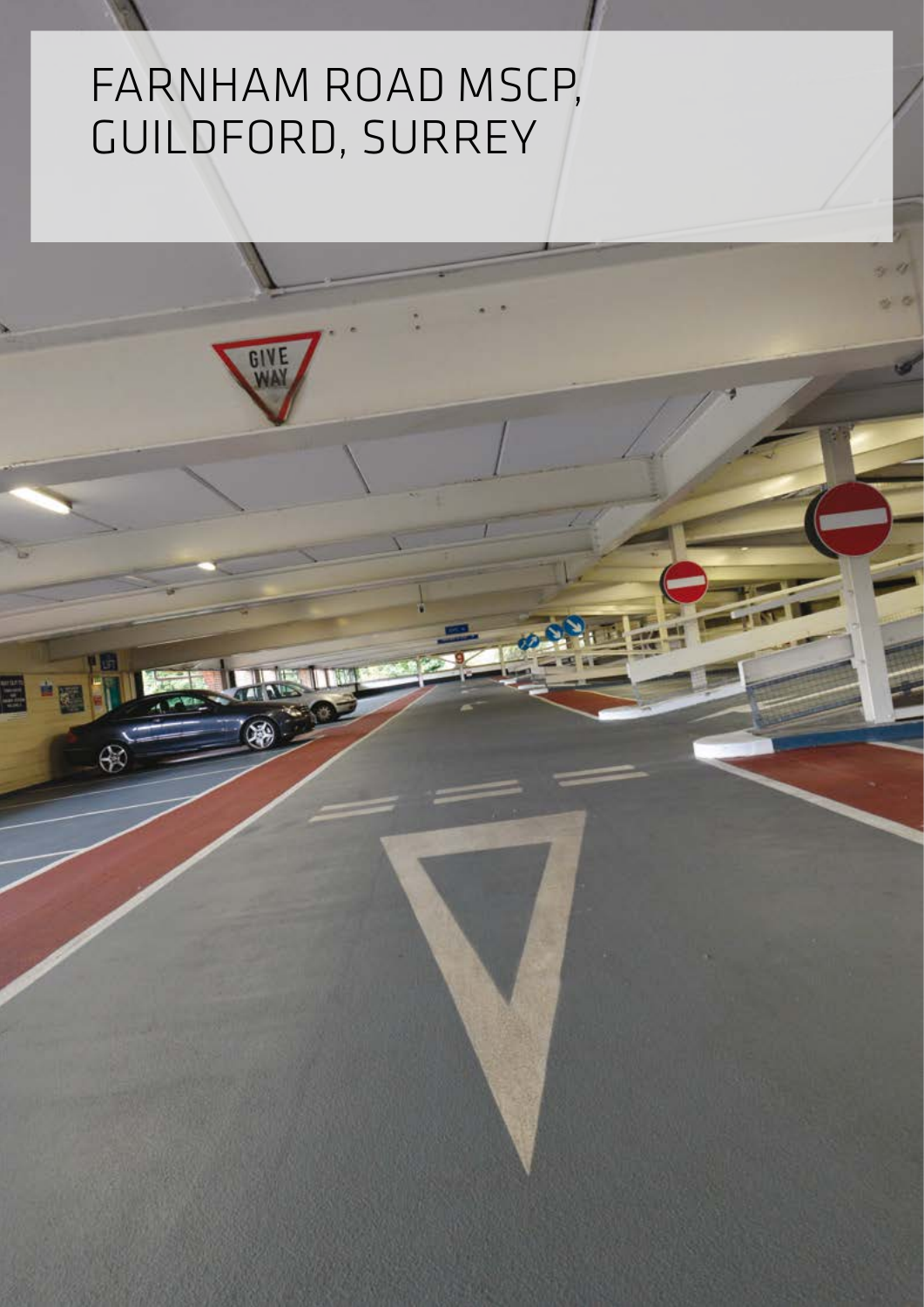## SIKA GIVES GUILDEORD CAR PARK AN EFFICIENT MAKEOVER. Sika

has provided a range of proven [concrete repair, corrosion management](http://gbr.sika.com/en/solutions_products/sika-markets/concrete-repair/products-and-systems/total-corrosion-management.html) and [car park deck systems](http://gbr.sika.com/en/solutions_products/sika-markets/industrial-and-commercial-flooring/flooring-systems/car-parks/systems-for-car-parks.html) during a major refurbishment of a 917 space multi-storey car park in Guildford, ensuring minimal disruption and allowing 80% of the spaces to remain in use during the works.

Forming part of Guildford Borough Council's £2.5 million plan for the maintenance and upgrades of three local car parks, the Farnham Road car park was in need of a refurbishment following years of exposure to water, de-icing salts, airborne contaminants and the constant use of vehicles. Guildford Borough Council once again turned to Sika who offered a long term solution which would address the requirement for concrete repair, corrosion protection, and a new highly decorative car park deck system whilst also offering minimal disruption to users of the car park.





2